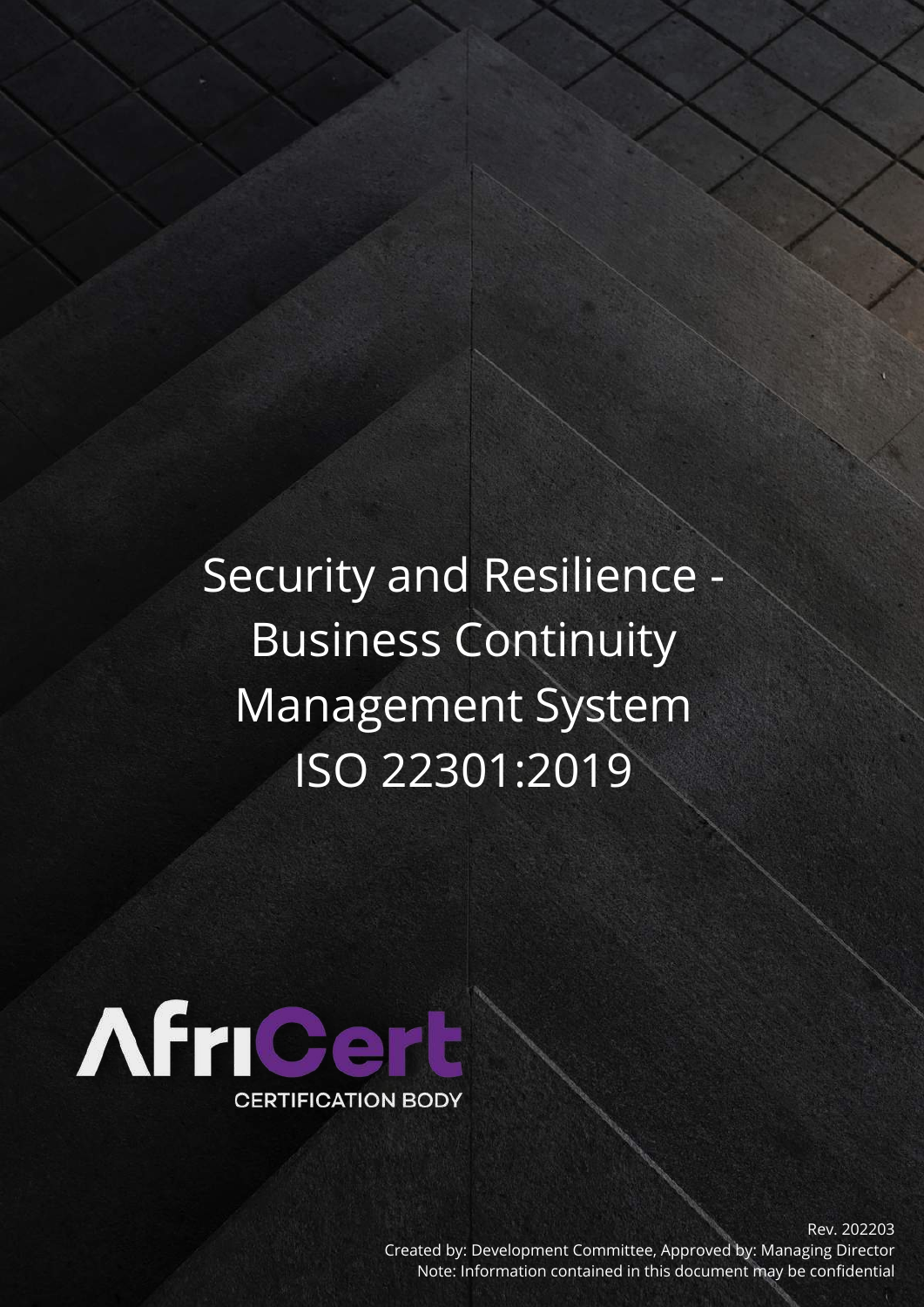## **Purpose of ISO 22301:2019**

The purpose of this standard is to help organisations to establish and maintain a Business Continuity Management System; which is a set of interrelated elements that organisations use to manage and control Business disruptions / impacts. These elements include all of the policies, procedures, processes, plans, practices, roles, responsibilities, resources, and structures that are used to manage these risks and to protect against business disruptions.

The adoption of a Business Continuity Management System is a strategic decision for an organisation to help consider the influences of its needs and objectives, requirements, the organisational processes used and the size and structure of the organisation. Business Continuity Management System scaled to the size and complexity of the organisation makes it suitable for SME and Large corporates alike.

The Business Continuity Management System focuses on key principles by applying a risk management process and it gives confidence to interested parties that risks are adequately managed. This helps support the organisations strategic direction and performance.

## **Benefits of ISO 22301:2019**

Protection of Business against disruption

- Enhance cyber Security and IT Failure Resilience
- Supports a company to manage the impact of IT disruption,
- Competitive advantage, being able to continue to operate during or shortly after a disruption.

Compliance

- Certification assures: Regular assessments, credibility that system can achieve intended outcome,
- Gain competitive advantage through showing dedication to Business Continuity,

Risk Management

- Risk identification and treatment plan Reduce risk and uncertainty,
- Protect organisational value so you can continue business as usual and minimise disruptions,
- Protect business against impact of potential threats

Engagement

- Consistency in the outputs designed to meet stakeholder expectations.
- Continual improvement of the Business Continuity Management System

- Visible Resilience - Provides evidence to customers of preparedness of disruption. Disruptions can have a significant impact of people's lives as well as financial impacts, including government, healthcare and social services.